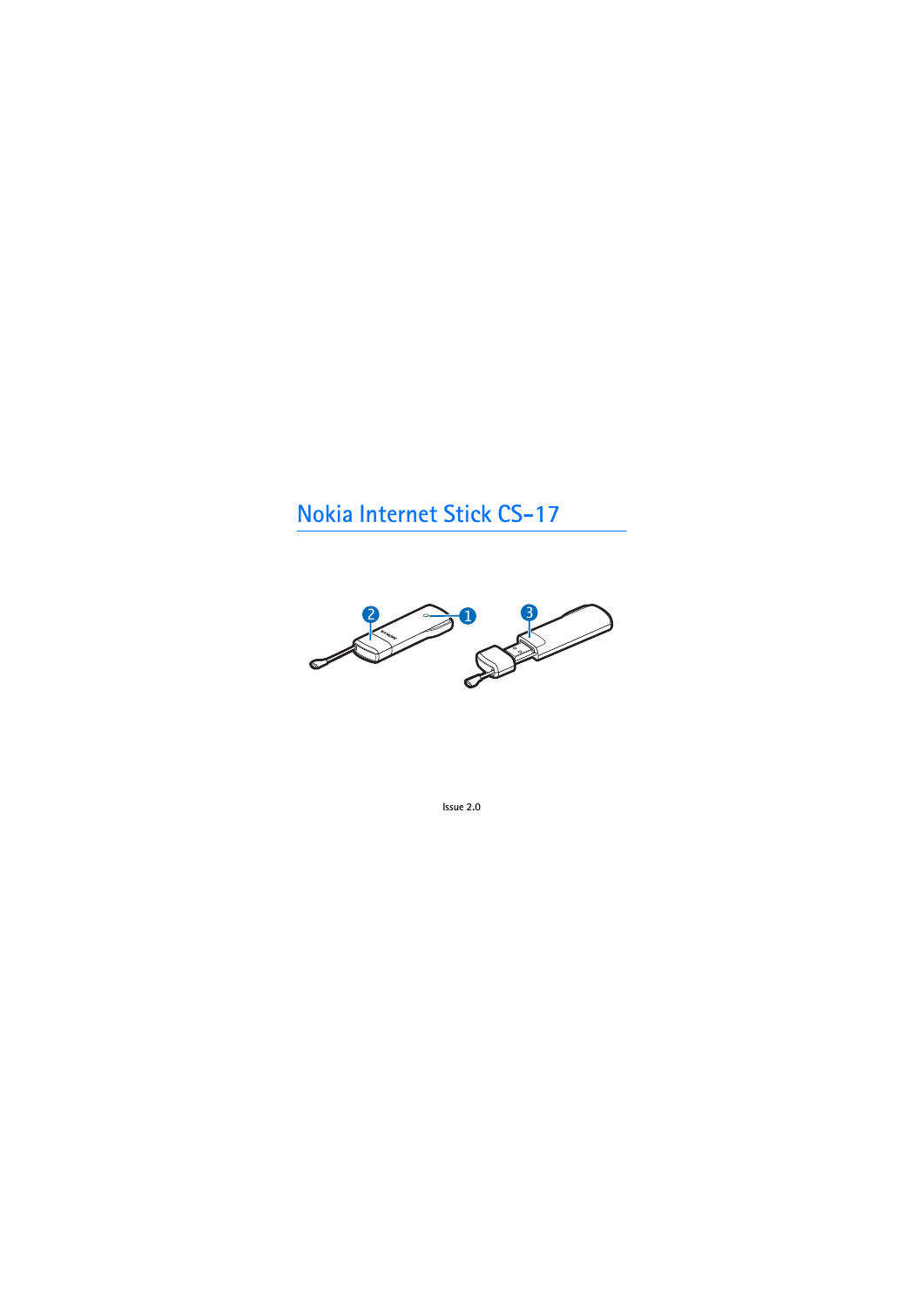

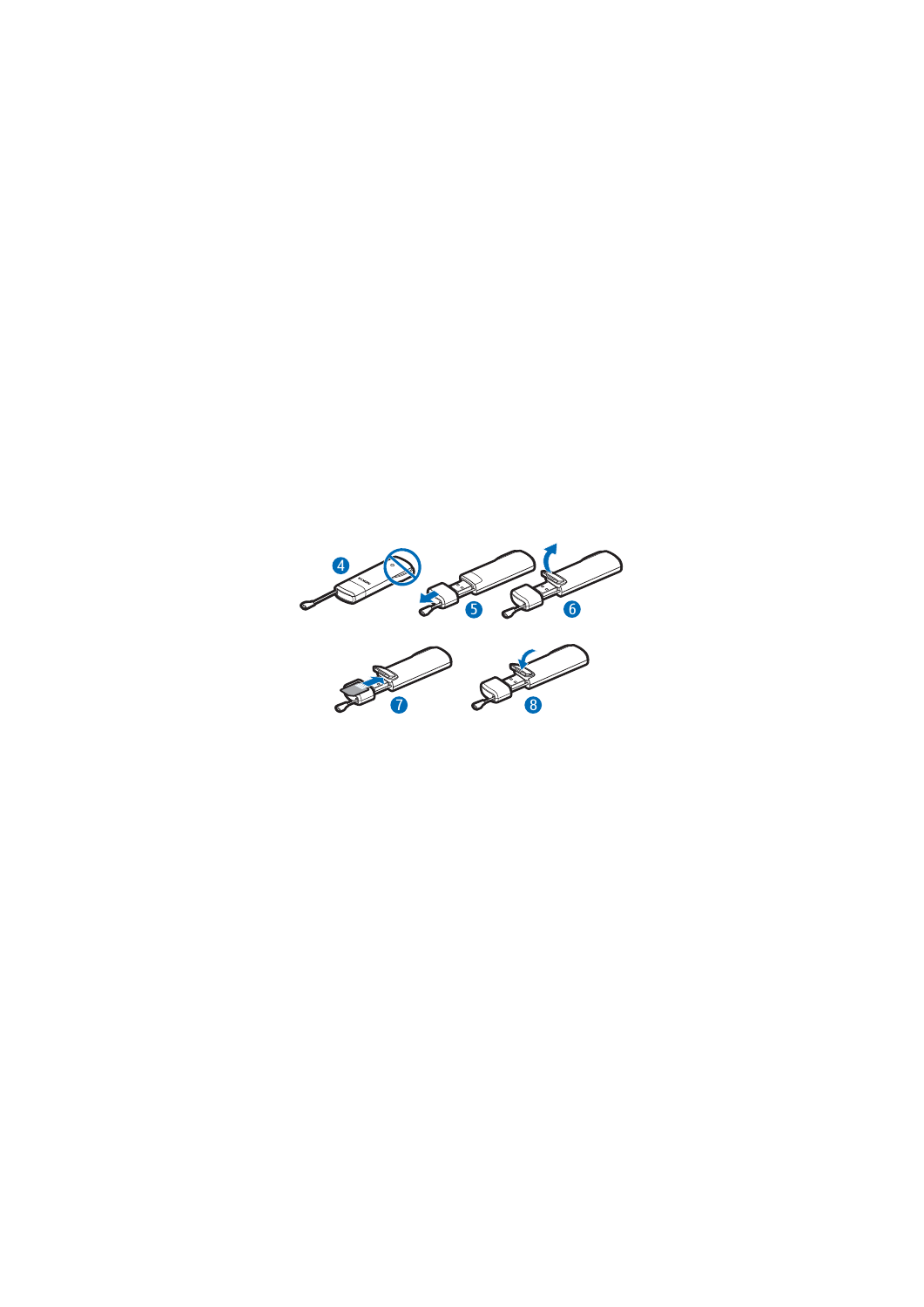#### DECLARATION OF CONFORMITY

Hereby, NOKIA CORPORATION declares that this RD-13 product is in compliance with the essential requirements and other relevant provisions of Directive 1999/5/EC. A copy of the Declaration of Conformity can be found at [http://www.nokia.com/phones/](http://www.nokia.com/phones/declaration_of_conformity/) [declaration\\_of\\_conformity/.](http://www.nokia.com/phones/declaration_of_conformity/)

# C∈0700

© 2010-2011 Nokia. All rights reserved. Nokia, Nokia Connecting People and the Nokia Original Accessories logo are trademarks or registered trademarks of Nokia Corporation. Other product and company names mentioned herein may be trademarks or tradenames of their respective owners.

Reproduction, transfer, distribution, or storage of part or all of the contents in this document in any form without the prior written permission of Nokia is prohibited. Nokia operates a policy of continuous development. Nokia reserves the right to make changes and improvements to any of the products described in this document without prior notice.

To the maximum extent permitted by applicable law, under no circumstances shall Nokia or any of its licensors be responsible for any loss of data or income or any special, incidental, consequential or indirect damages howsoever caused.

The contents of this document are provided "as is". Except as required by applicable law, no warranties of any kind, either express or implied, including, but not limited to, the implied warranties of merchantability and fitness for a particular purpose, are made in relation to the accuracy, reliability or contents of this document. Nokia reserves the right to revise this document or withdraw it at any time without prior notice. The availability of particular products and applications and services for these products may vary by region. Please check with your Nokia dealer for details, and availability of language options. This device may contain commodities, technology or software subject to export laws and regulations from the US and other countries. Diversion contrary to law is prohibited.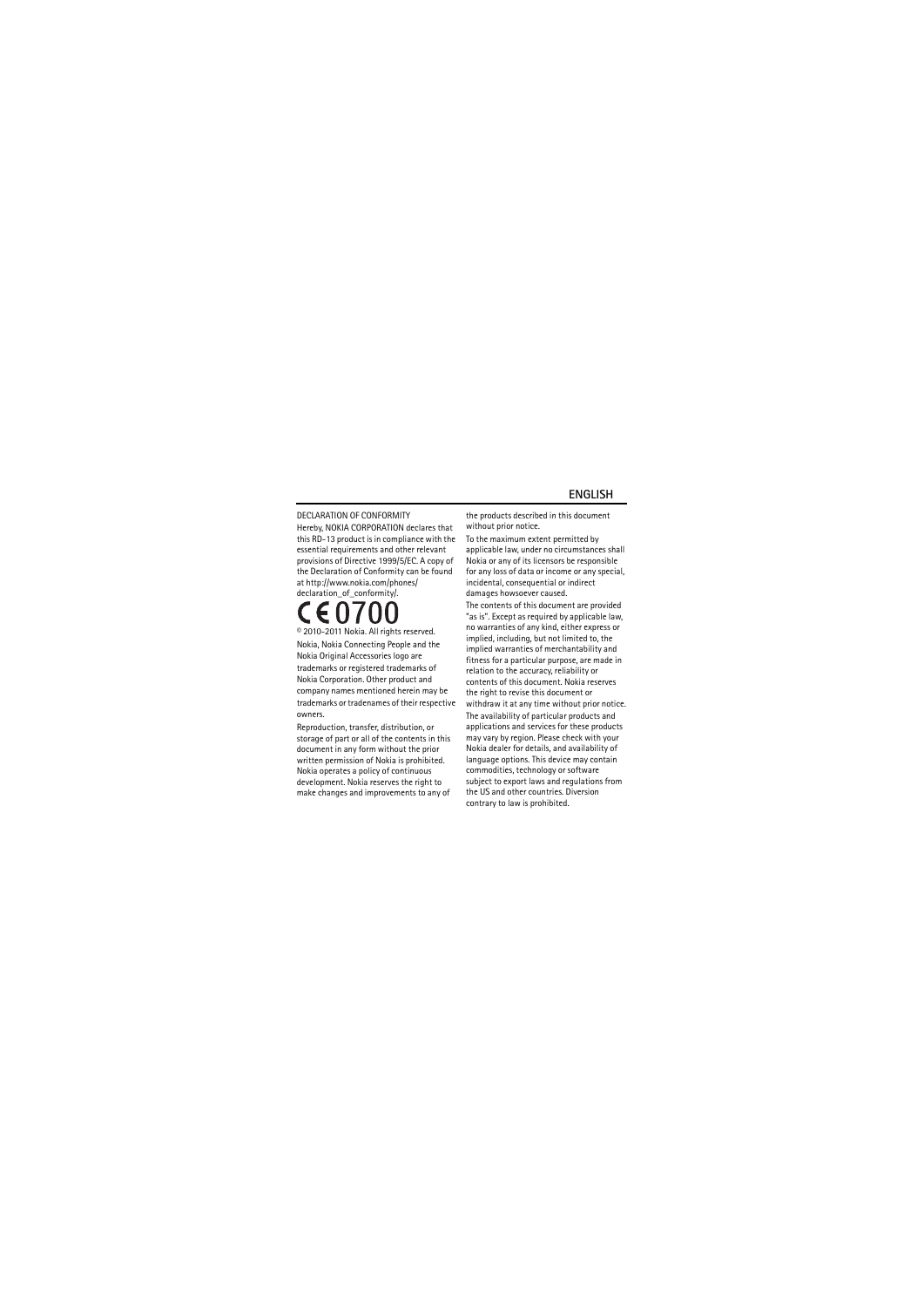# **SAFETY**

Read these simple guidelines. Not following them may be dangerous or illegal. Read the complete user guide for further information.



### **SWITCH ON SAFELY**

Do not switch the device on when wireless phone use is

prohibited or when it may cause interference or danger.



#### **INTERFERENCE**

All wireless devices may be susceptible to interference,

which could affect performance.

# ■ About your device

The wireless device described in this guide is approved for use on the (E)GSM 850, 900, 1800, and 1900, and UMTS 900/1900/2100 HSPA networks. Contact your service provider for more information about networks.

During extended operation, such as a high speed data connection, the device may feel warm. In most cases, this



#### **SWITCH OFF IN RESTRICTED AREAS**

Follow any restrictions. Switch the device off in aircraft, near medical equipment, fuel, chemicals, or blasting areas.



# **QUALIFIED SERVICE**

Only qualified personnel may repair this product.



## **WATER-RESISTANCE**

Your device is not waterresistant. Keep it dry.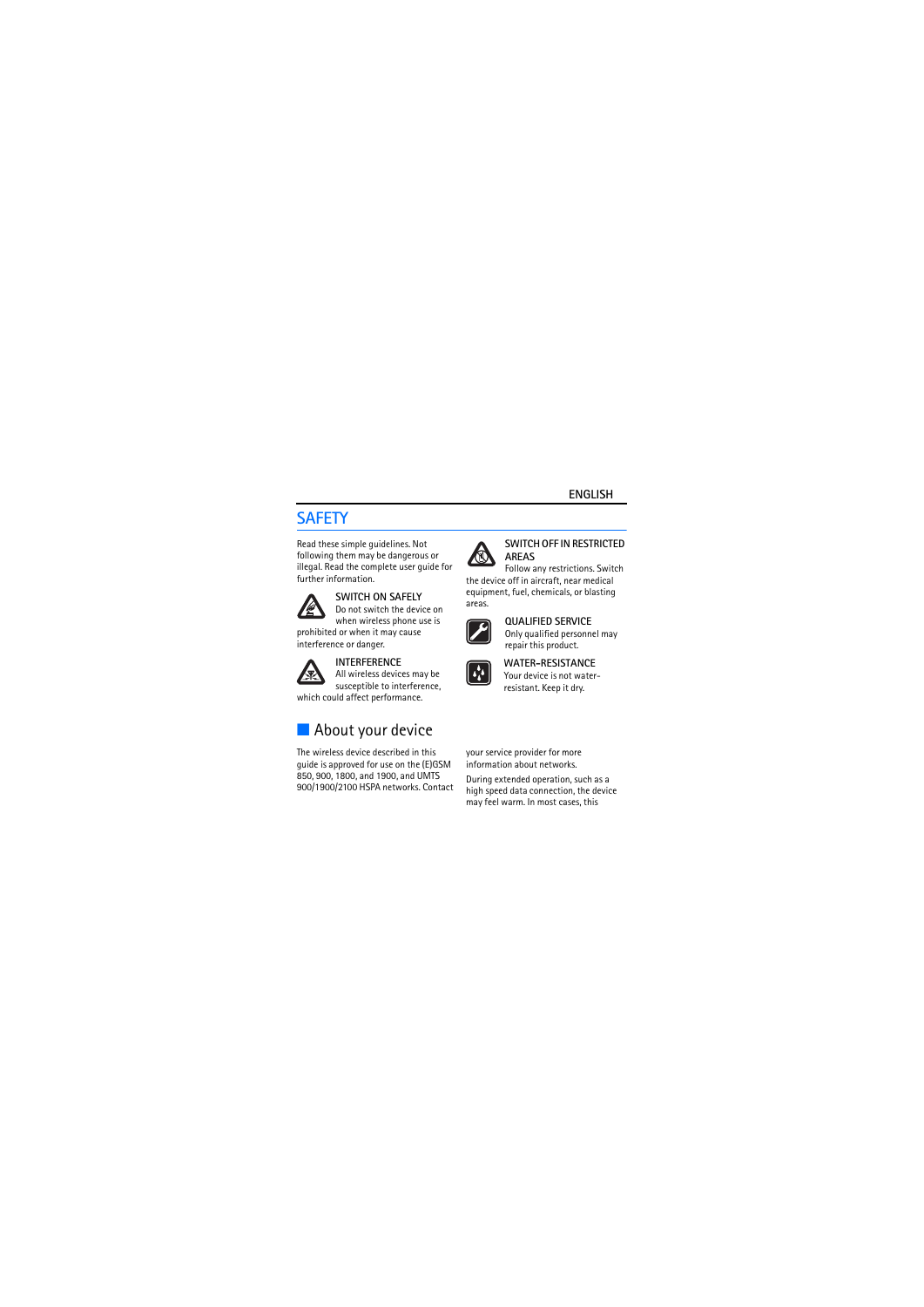condition is normal. If you suspect the device is not working properly, take it to the nearest authorised service facility.

When connecting to any other device, read its user guide for detailed safety instructions. Do not connect incompatible products.

# ■ Network services

To use the device you must have service from a wireless service provider. Some features are not available on all networks; other features may require that you make specific arrangements with your service provider to use them. Network services involve transmission of data. Check with your service provider for details about fees in your home network and when roaming in other networks. Your service provider can explain what charges will apply. Some networks may have limitations that affect how you can use some features of this device requiring network support.

# **Introduction**

The Nokia Internet Stick CS-17 is a wireless modem that lets you transfer data in cellular networks.

To use the device with your computer, you need the Nokia Internet Modem application that is automatically

installed when you connect the device to the computer for the first time.

Read this guide carefully before using the device. Also read the user guides for the Nokia Internet Modem application, your computer, operating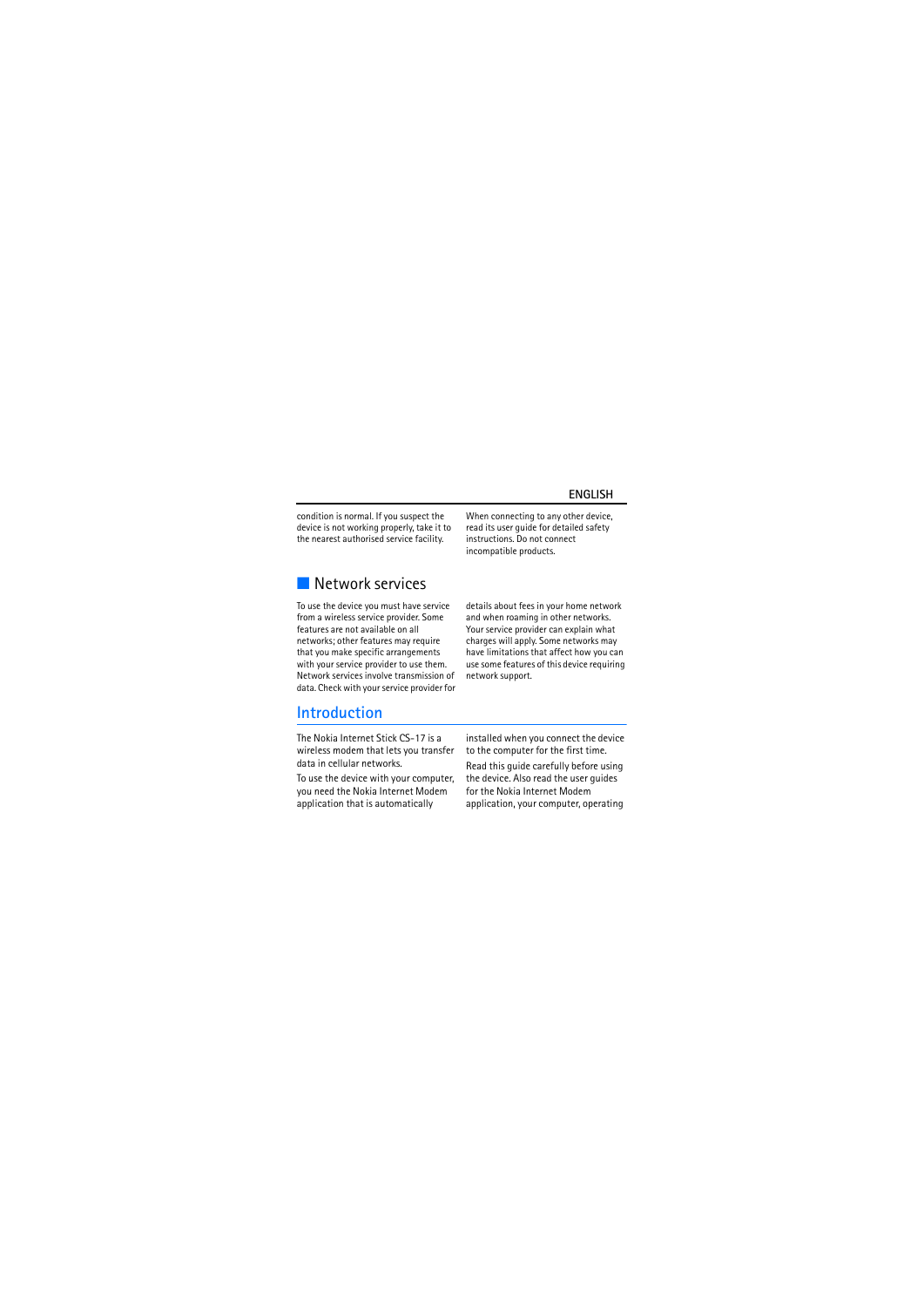system, and any software that you use with the internet connection set up through the device.

For additional information, go to [www.nokia.com/support o](www.nokia.com/support)r your local Nokia website.

The operating temperature of this device is -15°C to 35°C (5°F to 95°F), and the storage temperature is -40°C to 85°C (-40°F to 185°F).



**Warning:** The plug of this device may contain a small amount of nickel. Persons

who are sensitised to nickel may have symptoms from prolonged skin contact with the plug.

#### **Read the user guide for Nokia Internet Modem**

To read the user guide for the Nokia Internet Modem application, you must have a PDF reader application installed on your computer. You can

download the PDF reader, for example, from the Adobe website.

To access the user guide, select the question mark (*Help*) in the main view of the Nokia Internet Modem application. The user quide is displayed in the language that you selected during the installation of the application.

#### **Supported hardware and software**

The USB plug on the device supports the data transfer rates defined in the USB specification version 2.0.

To use the device for data transfer with your computer, the computer must have a 500 MHz 32-bit (x86) or 64-bit (x64) processor or faster, a compatible USB port, and 350 megabytes of available space on the hard disk. You also need one of the following operating systems: Microsoft Windows XP (Service Pack 2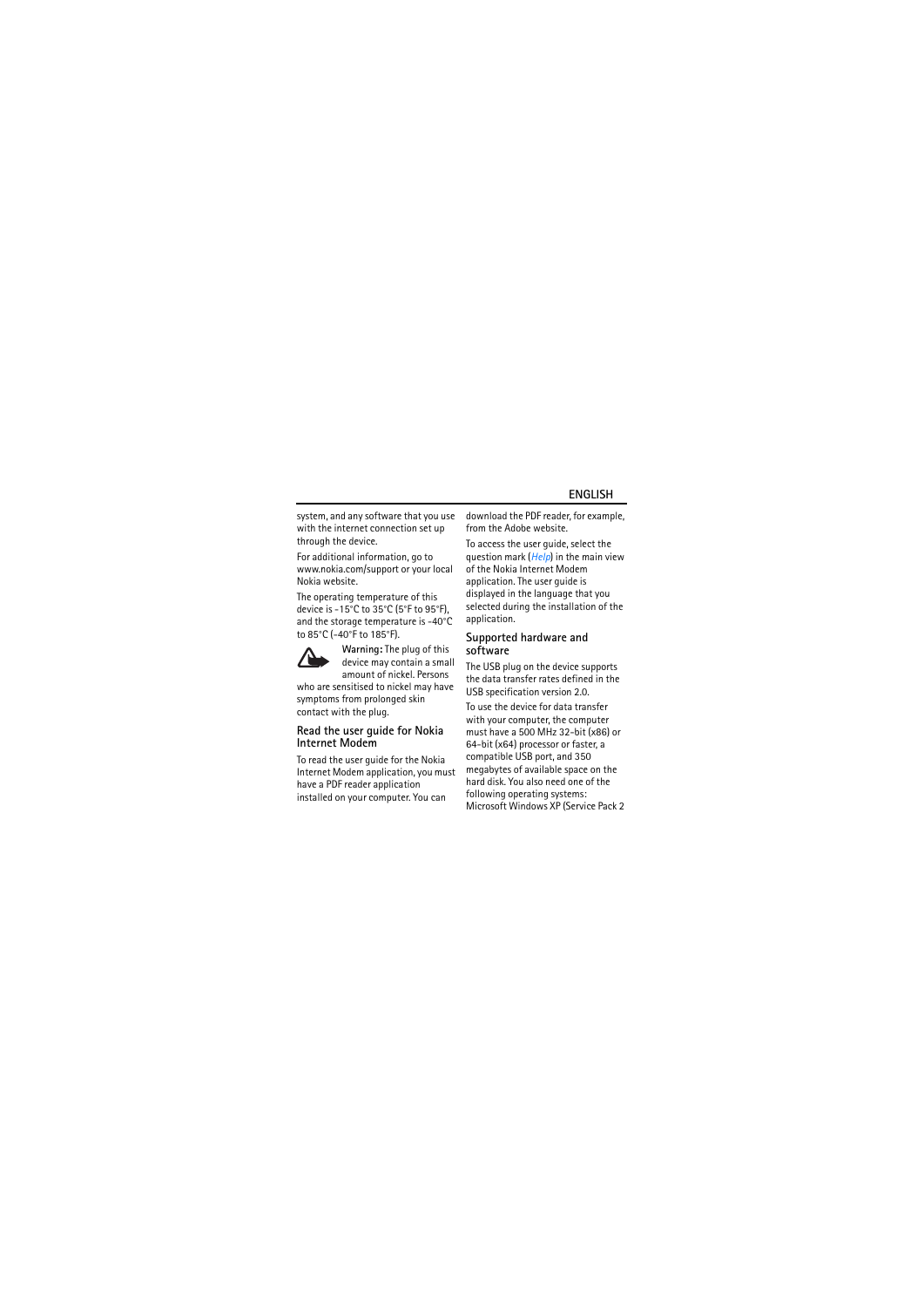#### **ENGLISH**

with Hotfix KB943198, or Service Pack 3 or newer), Microsoft Windows Vista, Windows 7, Linux Ubuntu 9.04, or Apple Mac OS 10.4, 10.5, or 10.6.

Microsoft Windows XP 64-bit Edition is not supported.

# **Get started**

The device contains the following parts shown on the title page: indicator light (1), USB plug covered with a protection cap (2), and cover of the SIM card slot (3).

#### **Antenna locations**

Your device has internal antennas. Avoid touching the antenna area (4) unnecessarily while the antenna is transmitting or receiving. Contact with antennas affects the communication quality and may cause a higher power level during operation and may reduce the computer battery life.

## **Insert the SIM card**



**Warning:** Keep the protection cap out of the reach of small children.

- 1. Remove the protection cap (5).
- 2. Lift the cover of the SIM card slot (6).
- 3. Insert the SIM card (7).

Ensure that the contact surface on the card is facing down, and the bevelled corner is on the right.

4. To close the cover, press it against the device (8), and slide it into place.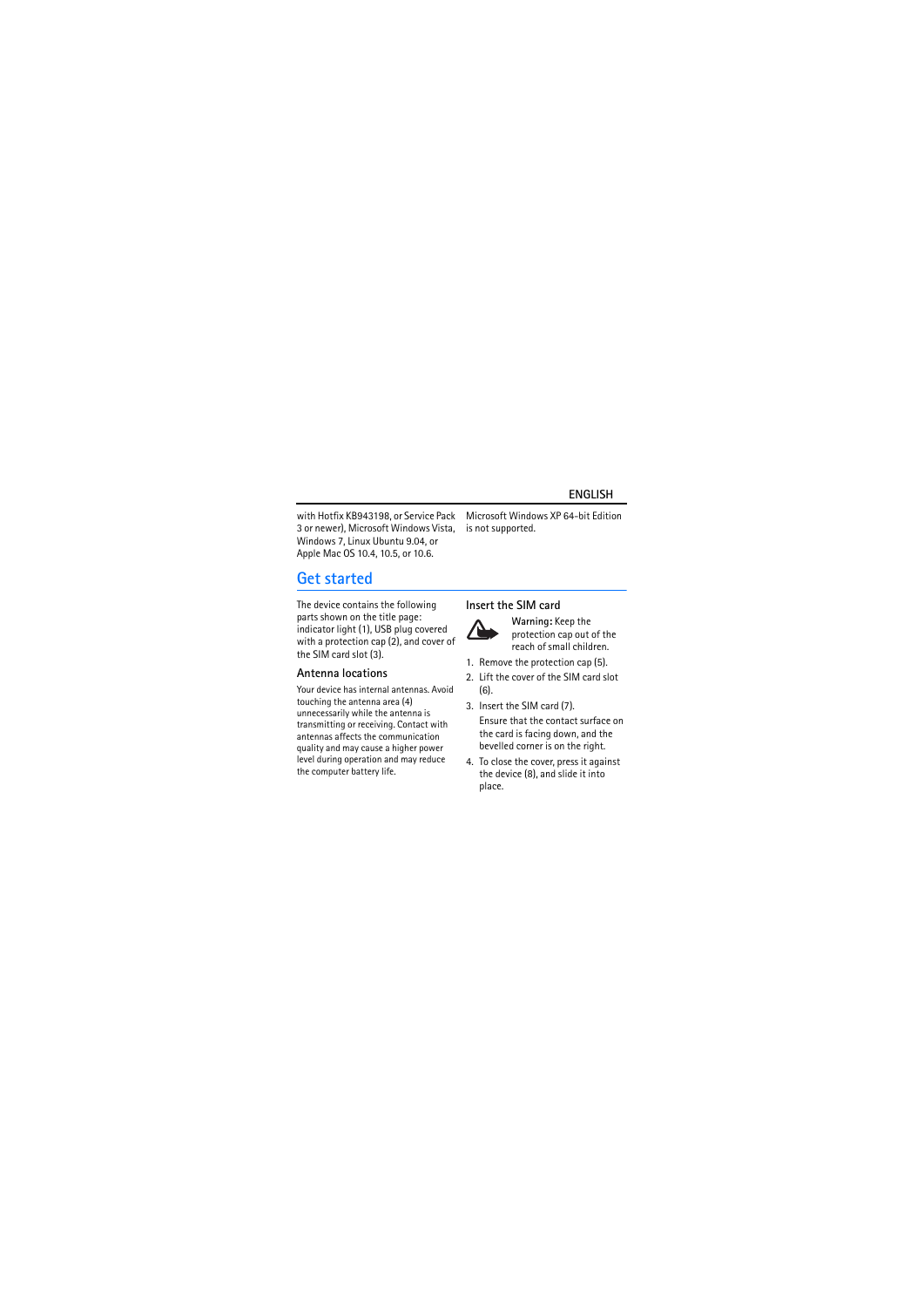## **First time setup**

To set up the device for your computer, you may need the administrator rights for the operating system. You may also need to change the firewall settings of your operating system to let the device access the internet.

- 1. Ensure that a SIM card is inserted in the device.
- 2. Remove the protection cap from the USB plug.
- 3. Switch on your computer, and connect the device to the USB port on the computer, so that the Nokia logo is facing up.



**Tip:** To connect the device to a compatible computer

using the Nokia Connectivity Cable CA-175D, connect the cable to the USB plug and the USB port on the computer.

- 4. To install the device and the Nokia Internet Modem application, do one of the following:
	- In Windows, the installer opens automatically if the autorun feature is enabled.

If the autorun feature is disabled or your Windows version does not support it, in Windows Explorer, double-click the Nokia Internet Modem drive and then the setup.exe file.

- In Mac OS, double-click the Nokia Internet Modem drive and then the Nokia Internet Modem icon.
- In Linux, double-click the CD drive and then the nokiaInternetmodem.deb icon. Select Install Package.
- 5. Select the desired language from the list, and select *OK*. Follow the displayed instructions.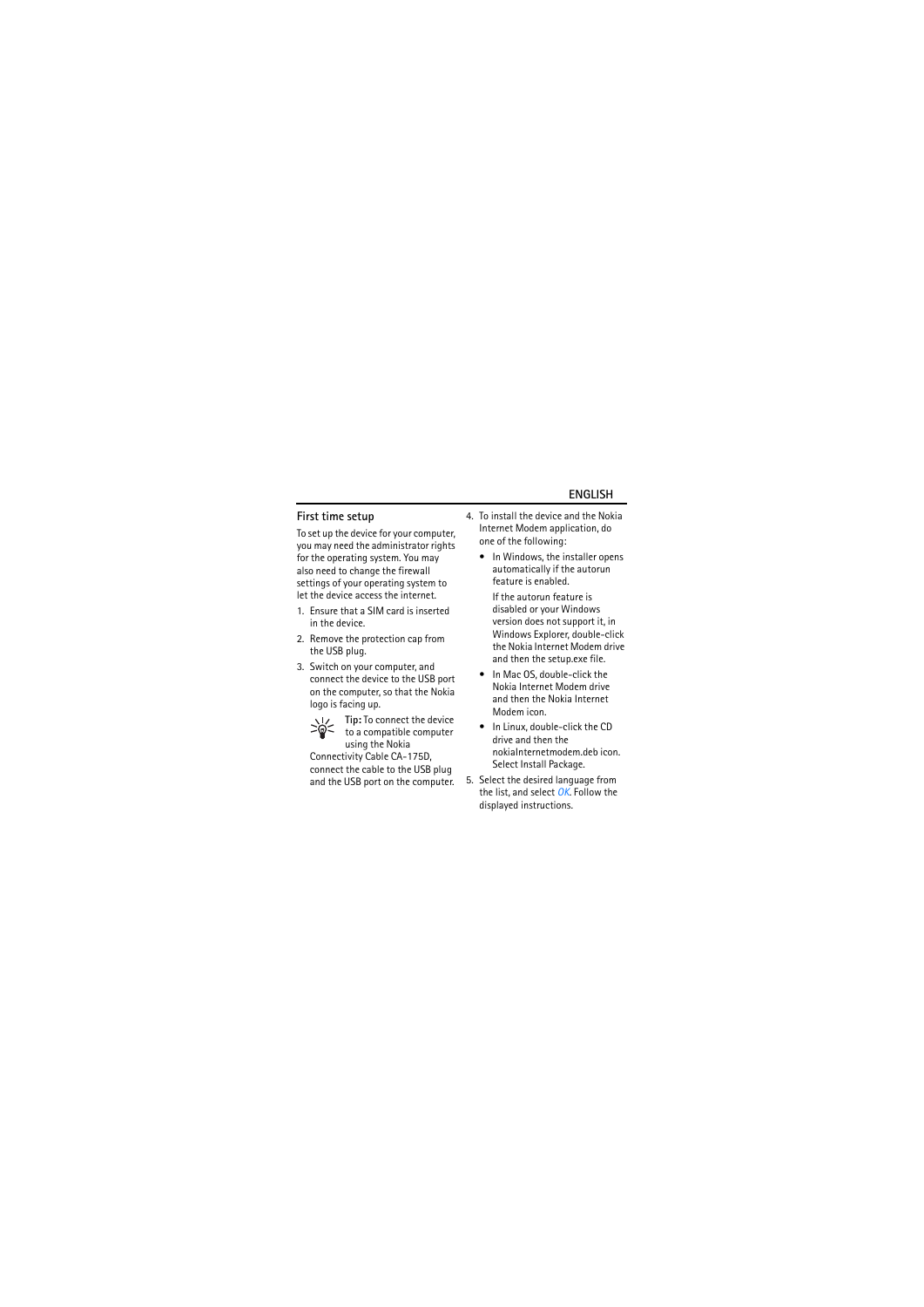Carefully read the end-user license agreement and accept it.

The application and the needed drivers are installed on your computer. The installation may take several minutes.

- 6. Based on your SIM card, the device automatically tries to define the settings for the cellular network of your service provider (operator).
- 7. When prompted, enter the personal identification number (PIN) code of your SIM card. The PIN code helps to protect your SIM card against unauthorised use and is usually supplied with the card.

The main view of the Nokia Internet Modem application is displayed.

8. To exit the Nokia Internet Modem application, select **X**.

9. To disconnect the device from the computer, unplug the device from the USB port.

You may need to stop the device before disconnecting it, if your operating system supports this function.

### **Indicator light**

If the indicator light is red, the device cannot register to a cellular network because the SIM card is not valid or properly inserted or cannot find a supported network in your location. If the red light flashes, the device is not registered to a cellular network because you have not entered the PIN code, if the PIN code request is enabled in the Nokia Internet Modem application.

If the indicator light is green, the device is registered to a GSM network and transferring data. If the green light flashes, the device is registered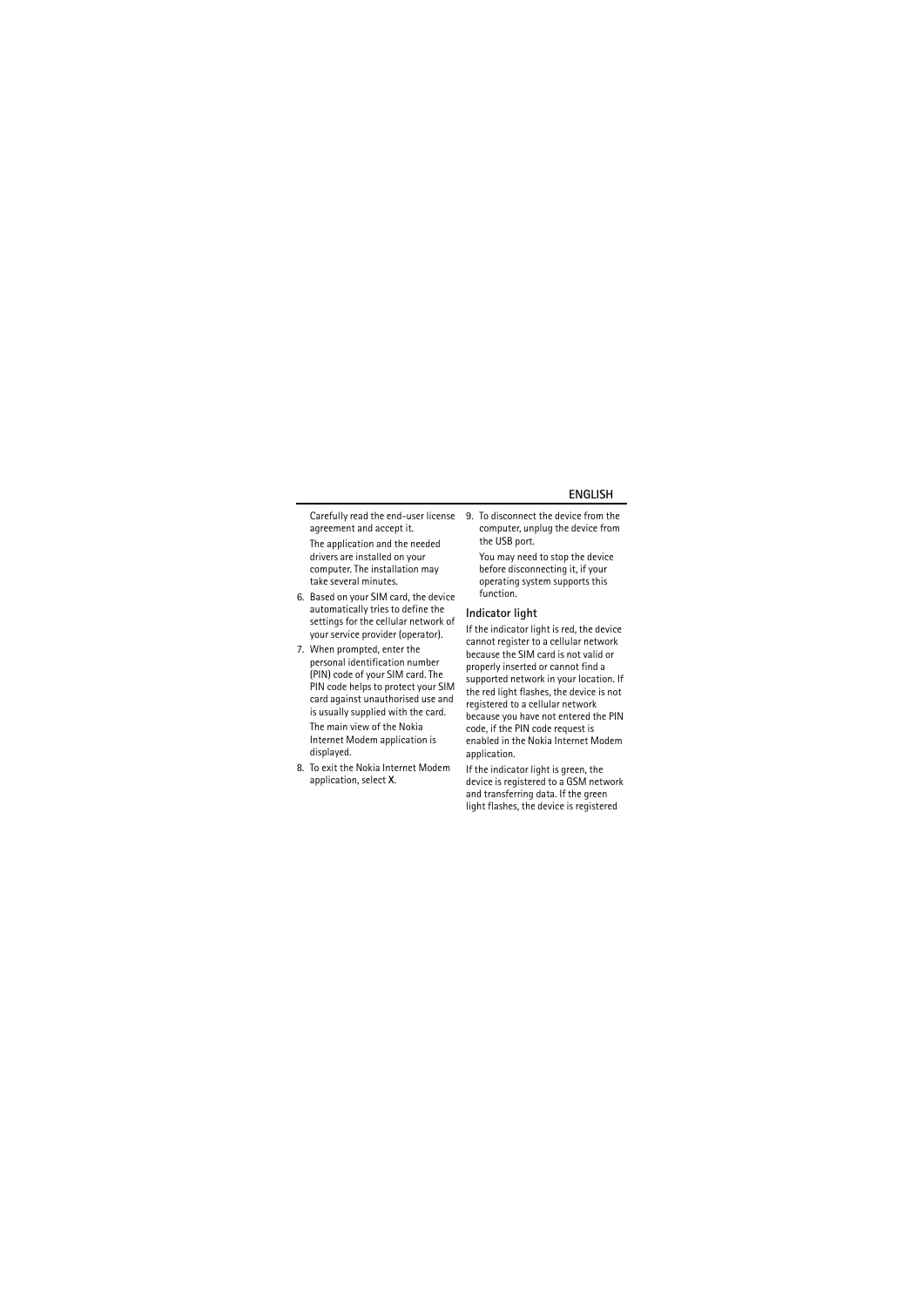to a GSM network, but the data connection is not active.

If the indicator light is blue, the device is registered to a 3G network and transferring data. If the blue light flashes, the device is registered to a 3G network, but the data connection is not active.

## **Uninstall**

To uninstall the device and the Nokia Internet Modem application from your computer, do one of the following:

- In Windows, select the uninstall application from the Start menu.
- In Mac OS, select the uninstall icon in the Nokia folder.
- In Linux, use the package manager.

# **Connect to the internet**

For the availability of data services, pricing, and tariffs, contact your service provider.

- 1. When a SIM card is inserted in the device, switch on the computer, and connect the device to the computer.
- 2. If the Nokia Internet Modem application does not start

automatically, do one of the following:

- In Windows, start the application from the Start menu. For example, in Windows XP, select Start > Programs > Nokia > Nokia Internet Modem > Nokia Internet Modem.
- In Mac OS, select the application from the Finder.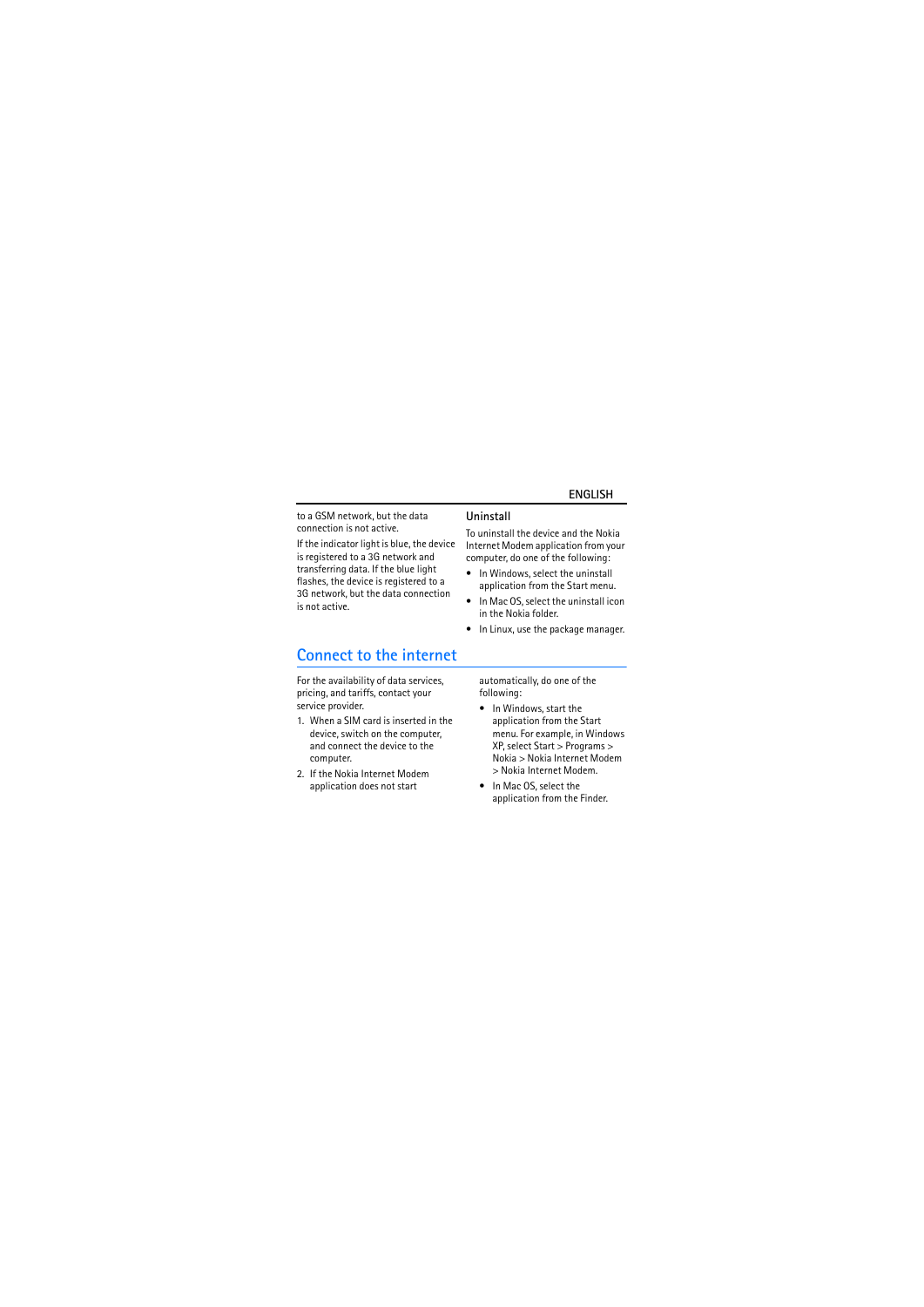- In Linux, select Applications > Internet > Nokia Internet Modem.
- 3. If prompted, enter the PIN code of your SIM card.
- 4. Check the network indicator light to see whether a network connection is available.
- 5. To connect to the internet, select *Internet Connection* >  $\implies$  Start using the connection with the software you want.

During data transfer, the *Internet Connection* window shows the transmission rate of sent (*Rate out*) and received (*Rate in*) data, the duration of the current session, and the total amount of data sent

and received during the session (*Volume*).

If the computer enters standby or hibernation mode, data transfer may stop. Using the device for data transfer increases the demand on computer battery power and reduces the battery life.

6. To close the connection, in the *Internet Connection* window, select  $\frac{1}{2}$ .

To exit the application, select **X**. This also closes the connection.

To minimise the application without closing the active connection, select

 $\blacksquare$ . To restore the application window, select the icon of the minimised application.

# **Taking care of your device**

Your device is a product of superior design and craftsmanship and should be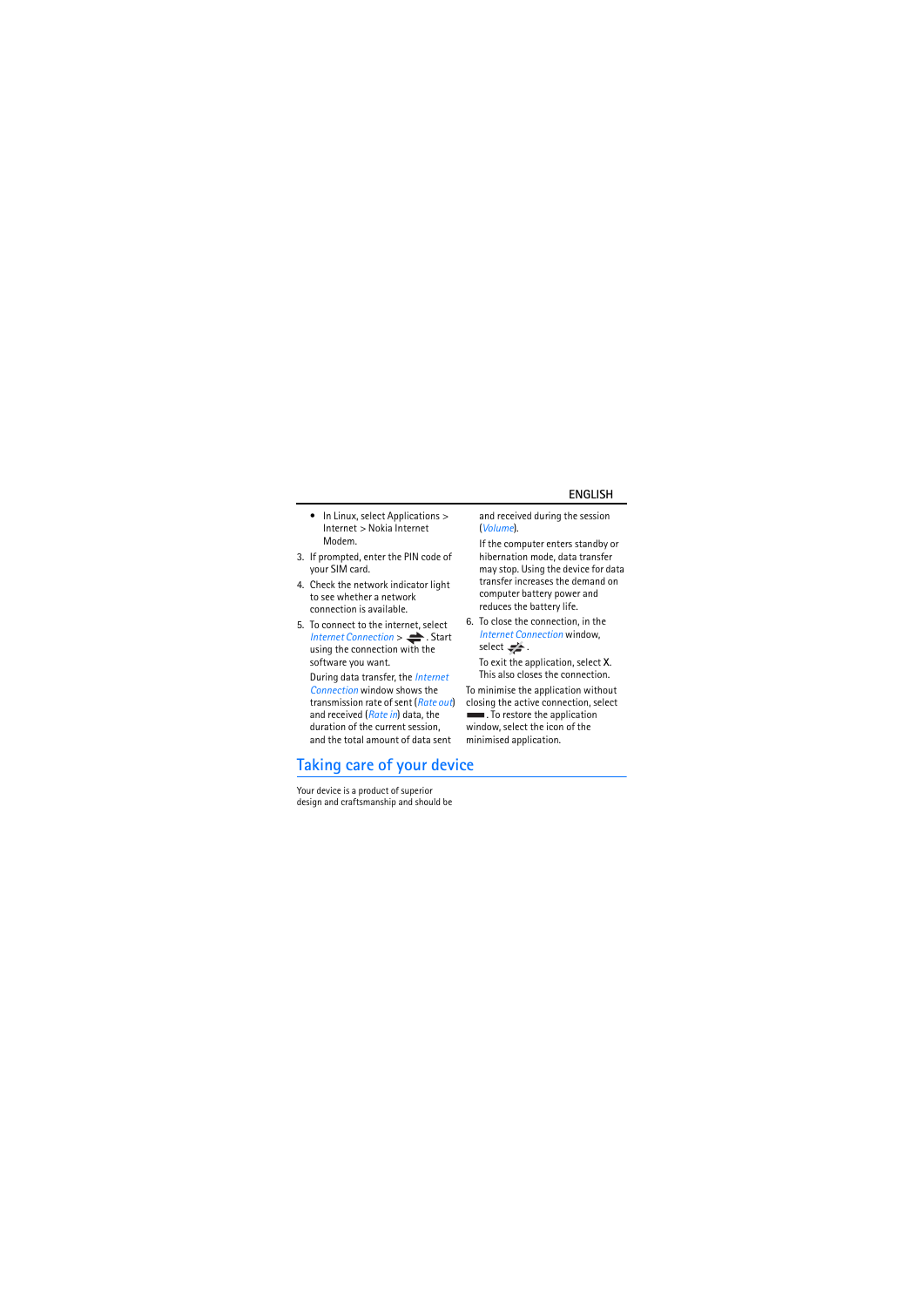treated with care. The following suggestions will help you protect your warranty coverage.

- Keep the device dry. Precipitation, humidity, and all types of liquids or moisture can contain minerals that will corrode electronic circuits. If your device does get wet, allow it to dry completely.
- Do not use or store the device in dusty, dirty areas. Its moving parts and electronic components can be damaged.
- Do not store the device in high or cold temperature. High temperatures can shorten the life of electronic devices, damage batteries, and warp or melt certain plastics. When the device warms to its normal temperature from a cold temperature, moisture can form inside the device and damage electronic circuit boards.
- Do not attempt to open the device other than as instructed in this guide.
- Do not drop, knock, or shake the device. Rough handling can break internal circuit boards and fine mechanics.
- Do not use harsh chemicals, cleaning solvents, or strong detergents to clean the device. Only use a soft, clean, dry cloth to clean the surface of the device.
- Do not paint the device. Paint can clog the moving parts and prevent proper operation.

These suggestions apply equally to your device or any accessory.

#### **Recycle**

Always return your used electronic products, batteries, and packaging materials to dedicated collection points. This way you help prevent uncontrolled waste disposal and promote the recycling of materials. Check product environmental information and how to recycle your Nokia products at [www.nokia.com/werecycle,](www.nokia.com/werecycle) or [nokia.mobi/werecycle.](www.nokia.mobi/werecycle)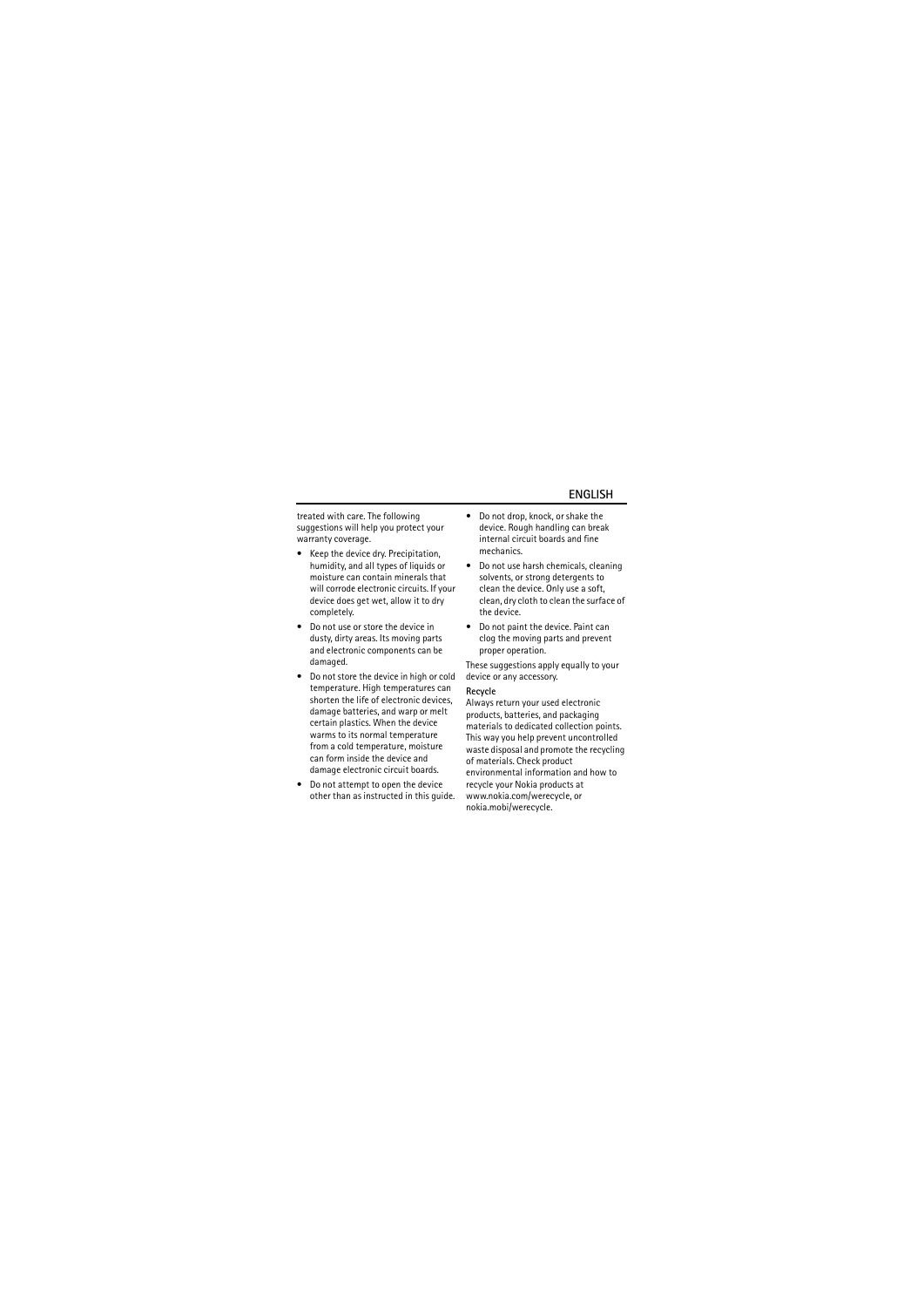

The crossed-out wheeled-bin symbol on your product, battery, literature, or packaging reminds you that all electrical and electronic products, batteries, and accumulators must be taken to separate collection at the end of their working life. This requirement applies in the European Union. Do not dispose of these products as unsorted municipal waste. For more environmental information, see the product Eco-Declarations at [www.nokia.com/](www.nokia.com/environment) [environment](www.nokia.com/environment).

# **Additional safety information**

## ■ **Small children**

Your device and its accessories are not toys. They may contain small parts. Keep them out of the reach of small children.

## ■ **Operating environment**

This device model has been tested and meets RF exposure guidelines when plugged directly into a USB port on the positioned at least 0.5 centimetre (1/5 inch) away from the body when

host device or used at the end of the Nokia Connectivity Cable CA-175D that may be supplied in the sales package.

# ■ **Medical devices**

Operation of any radio transmitting equipment, including wireless phones, may interfere with the function of inadequately protected medical devices. Consult a physician or the manufacturer of the medical device to determine whether they are adequately shielded from external RF energy. Switch off your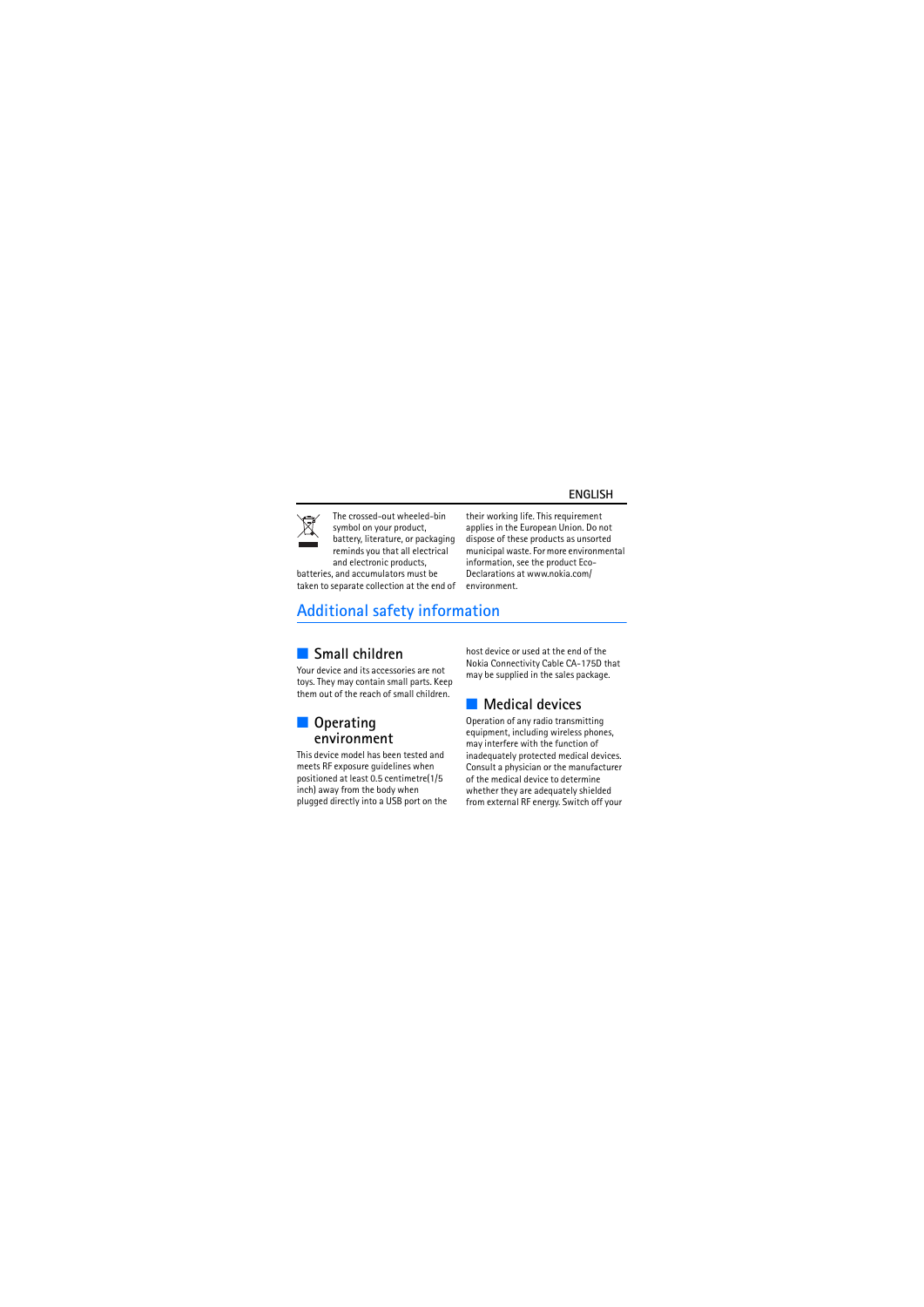device when regulations posted instruct you to do so. Hospitals or health care facilities may use equipment sensitive to external RF energy.

## **Implanted medical devices**

Manufacturers of medical devices recommend a minimum separation of 15.3 centimeters (6 inches) between a wireless device and an implanted medical device, such as a pacemaker or implanted cardioverter defibrillator, to avoid potential interference with the medical device. Persons who have such devices should:

- Always keep the wireless device more than 15.3 centimeters (6 inches) from the medical device.
- Turn the wireless device off if there is any reason to suspect that interference is taking place.
- Follow the manufacturer directions for the implanted medical device.

If you have any questions about using your wireless device with an implanted medical device, consult your health care provider.

## **Hearing aids**

Some digital wireless devices may interfere with some hearing aids.

## ■ **Vehicles**

RF signals may affect improperly installed or inadequately shielded electronic systems in motor vehicles such as electronic fuel injection, electronic antilock braking, electronic speed control, and air bag systems. For more information, check with the manufacturer of your vehicle or its equipment.

Only qualified personnel should service the device. Faulty service may be dangerous and may invalidate your warranty. Do not store or carry flammable liquids, gases, or explosive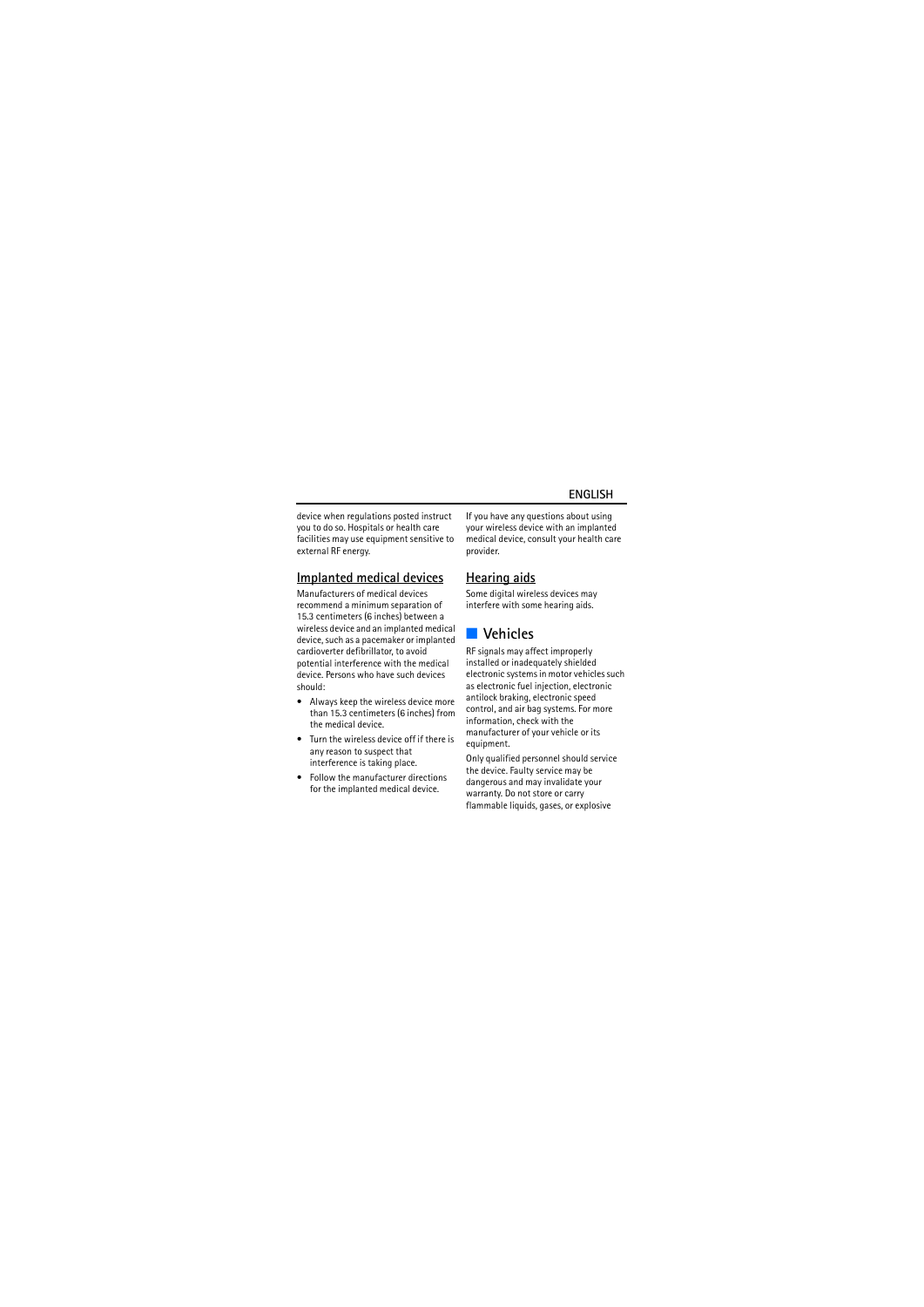materials in the same compartment as the device, its parts, or accessories. Switch off your device before boarding an aircraft. The use of wireless teledevices in an aircraft may be dangerous to the operation of the aircraft and may be illegal.

## ■ **Potentially explosive environments**

Switch off your device in any area with a potentially explosive atmosphere. Obey all posted instructions. Sparks in such areas could cause an explosion or fire resulting in bodily injury or death. Switch off the device at refuelling points such as near gas pumps at service stations. Observe restrictions in fuel depots, storage, and distribution areas; chemical plants; or where blasting operations are in progress. Areas with a potentially explosive atmosphere are often, but not always, clearly marked. They include areas where you would be advised to turn off your vehicle engine, below deck on boats, chemical transfer or storage facilities and where the air contains chemicals or particles such as grain, dust, or metal powders. You should check with the manufacturers of vehicles using liquefied petroleum gas (such as propane or butane) to determine if this device can be safely used in their vicinity.

## ■ **Certification information (SAR)**

**This mobile device meets guidelines for exposure to radio waves.**

Your device is a radio transmitter and receiver. It is designed not to exceed the limits for exposure to radio waves recommended by international guidelines. These guidelines were developed by the independent scientific organisation ICNIRP and include safety margins designed to assure the protection of all persons, regardless of age and health.